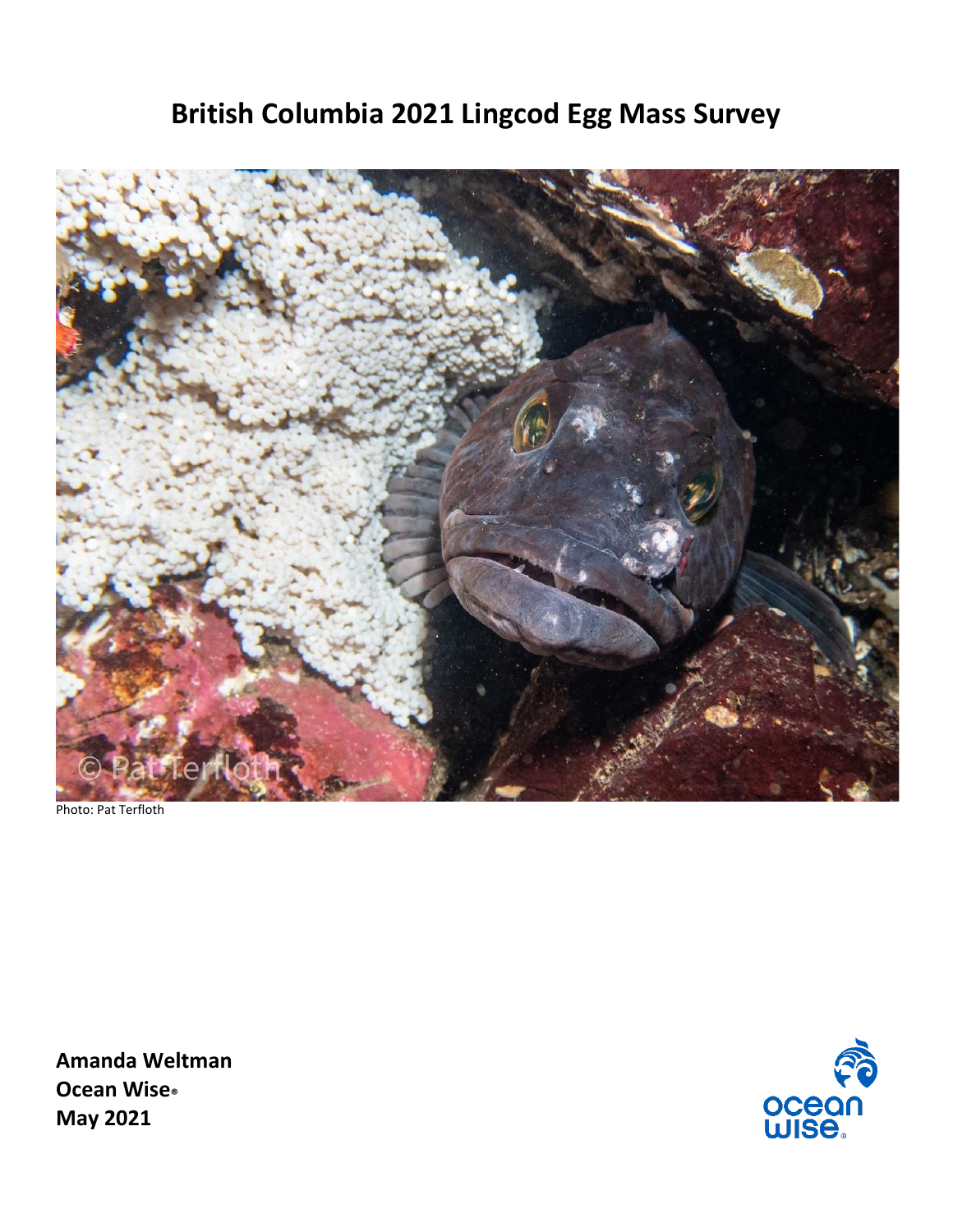## **A Brief History of Lingcod in British Columbia**

Lingcod have an extensive history of commercial and recreational exploitation and were once the fourth largest commercial fishery in British Columbia (Cass et al. 1990). Throughout the last century, lingcod have undergone biomass reduction from commercial fishing. In the late 1980s, lingcod stocks in the Strait of Georgia collapsed to approximately 3-5% of original biomass, with Howe Sound stocks reaching a low 1% of original biomass (Martell and Wallace, 1998). As a result, the Strait was closed to commercial fishing in 1990, with sport fishing regulations established in 1992. Even with these precautionary actions implemented, the depressed state of lingcod abundance was still a concern and thus Porteau Cove and Whytecliff Park were designated as a no-take closure area in 1993 under the Fisheries Act of Canada. In 2002, all sport fishing for lingcod was banned in the Strait of Georgia and surrounding waters. This ban was lifted on the east coast of Vancouver Island in 2006 but remains in place for the Vancouver area (area 28 and 29-1, 29-4 and 29-6 to 29- 17).

In 2007 the Department of Fisheries and Oceans Canada (DFO) established 164 Rockfish Conservation Areas (RCAs) in British Columbia, in order to provide protection for B.C.'s inshore rockfish populations (Yamanaka and Logan 2010), which are severely depleted following decades of unsustainable harvesting. These RCAs also provide protection for, and assist in the recovery of, local lingcod populations. Owing to extreme low abundance of lingcod in Howe Sound and Burrard Inlet, all hook-and-line fishing for groundfish (lingcod and rockfish) was banned in summer of 2007.

Lingcod spawn from December through to early April in the Strait of Georgia, with peak egg mass abundance in late February. The males guard the egg masses, for over a month until hatching. The behavior of the guarding male and the distinctive appearance of the egg masses are easily identified by SCUBA divers. Dives logged during the annual Lingcod Egg Mass Survey are performed by recreational divers as well as Ocean Wise<sup>®</sup> staff. Divers are enlisted through a variety of sources including dive organizations, stores, charters, magazines, and personal contacts. For the most part, dives by Ocean Wise® staff have been limited to Howe Sound.

## **Biology of Lingcod**

Lingcod spawn primarily in January/February in crevices on rocky shores of western North America where strong currents allow for egg respiration (Cass et al., 1990). Eggs are adhesive to each other and resemble a clump of styrofoam. Females can begin to spawn at three years old and their egg masses are approximately one liter volume. A four-year female will lay an egg mass of about 2-2.5 liters, and then beyond five-years old, the fish lay much larger egg masses (Giorgi 1981). In 1995 reference sizes were created based on whether the egg mass resembled the size of a grapefruit (under one liter, from a 3-yr female), a cantaloupe (ca. two liters, from 4-yr female), or watermelon (5-yr or older). Most lingcod spawning occurs within a depth range safe for scuba diving (often between 15-60 ft).

Most nests are guarded by the male parent, although smaller males tend to flee temporarily when approached by seals or divers. Smaller males may sneak in and partially fertilize eggs during spawning, so a spawning reef often has more male lingcod than nests. The guarding male is the fish that attracted the female and initiated courtship and spawning and is usually the principal sire of the egg mass. A dominant male may guard two or three adjacent egg masses, usually separately by no more than 1m (Cass et al., 1990). The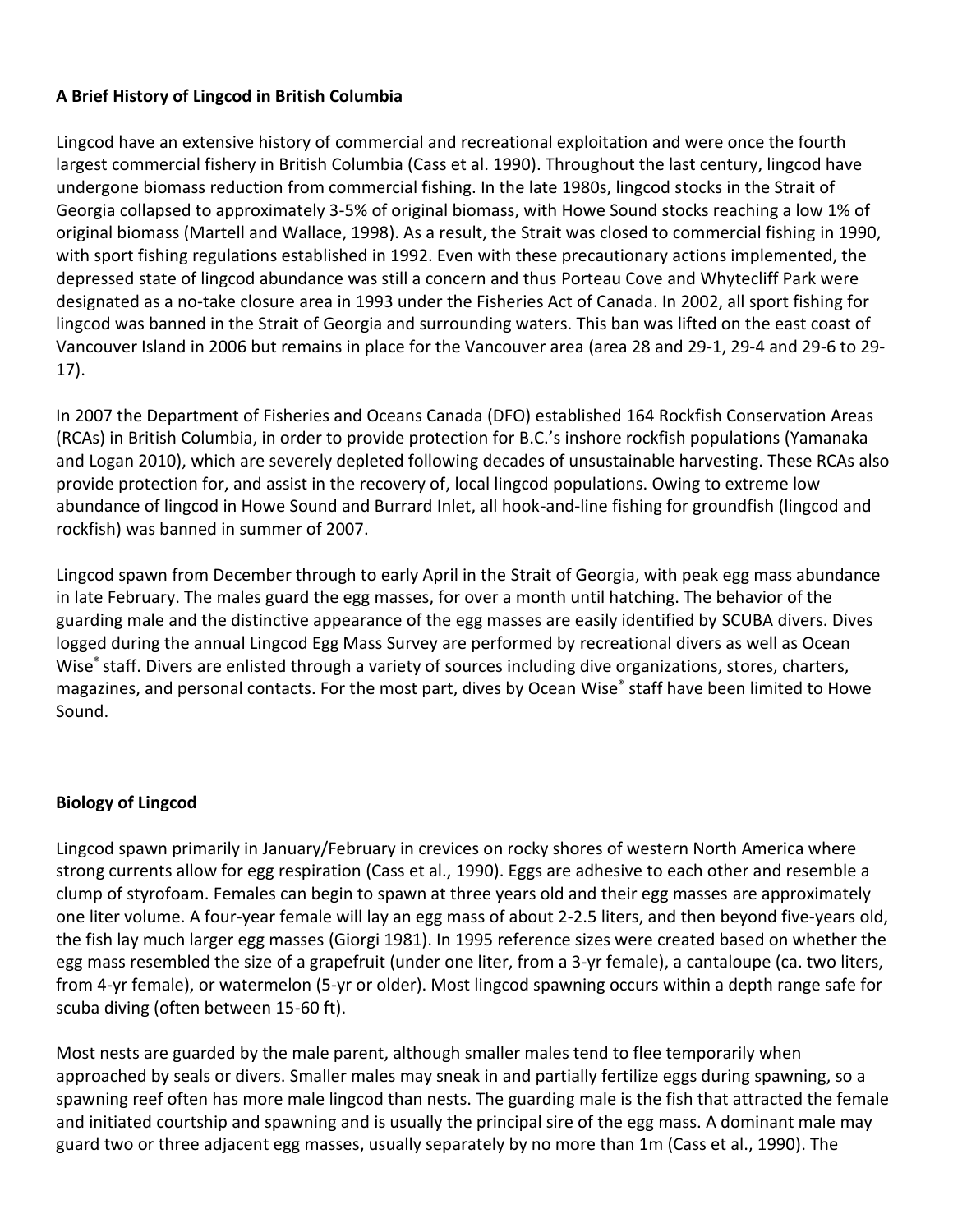guarding behavior of the male parent tends to indicate the location of the eggs, which vary from white when newly laid to dark gray toward hatching. If the egg mass remains lodged in a crevice where currents force water flow through the eggs, and the male remains to prevent predation, embryos survive to the hatching stage of development.



Photo of male lingcod guarding egg mass.

Eggs incubate for 5-11 weeks depending on temperature and current flow (Cass et al., 1990). Hatch success varies with strength of currents: egg mortality occurs from respiratory failure in low flows. Newly hatched larvae swim rapidly to the surface, orient into currents and swim offshore by selecting stronger currents. This takes them into tidal current drift and rapidly disperses them through the spawning area. Little is known about the extent of larval dispersal, but over-fished areas do not seem to receive any rescue effect from spawning populations in remote areas. Adults are relatively sedentary, with only the females showing a seasonal depth migration for summer feeding.

Within two to three months of hatching, larvae settle at about 70 mm length and start feeding on juvenile herring. Lingcod reach 21 cm length in their first year, 30 cm at 20 months age, and 45 cm (0.8 kg weight) in their third year. Males grow rapidly until 8 years of age and live to a maximum of approximately 14 years. Females grow until 12-14 years of age and live to approximately 20 years. An age 13 male averages 84 cm and 6.1 kg, versus an age 13 female that averages 103 cm and 11.9 kg. The size record is 150 cm and 32 kg. Female lingcod of 10-12 years age are about twice the weight of males that age.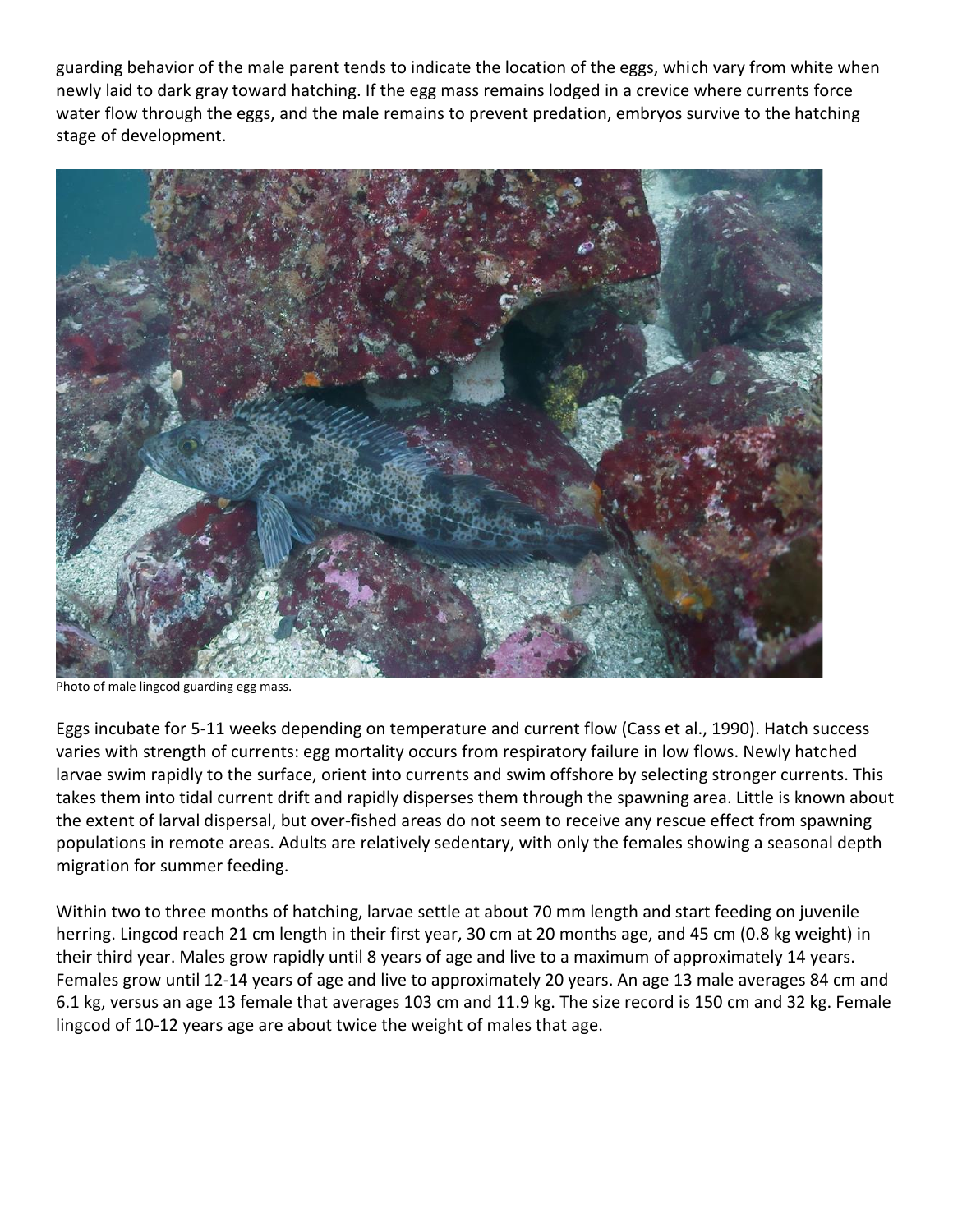## **Survey Instructions**

This year marked the 28<sup>th</sup> anniversary of the Lingcod Egg Mass Survey (LEMS). Initiated in the winter of 1994 by the Marine Life Sanctuaries Society (MLSS), the survey encourages divers from the community to census spawning of lingcod along the B.C. coast. Since 1996, Ocean Wise® has promoted and collated data for the census, encouraging a record number of participants.

The Lingcod Egg Mass Survey occurs over a six-week period centered on the third weekend in February, a time when most lingcod egg masses have been spawned but not much hatching has occurred. Divers are given instructions with all the pertinent information to complete the census; the instructions are available online [\(https://research.ocean.org/survey/lingcod\)](https://research.ocean.org/survey/lingcod) or by contacting Ocean Wise<sup>®</sup> [\(biodiversityresearch@ocean.org\)](mailto:biodiversityresearch@ocean.org). For each dive the following information is recorded:

# **Date** - The month/day/year.

**Diver Information** - The first and last names of both divers and all pertinent contact information.

**Area** - There are 31 polygon areas we have divided the coast into; please note the appropriate area. Map provided on the website.

**Dive Site** - Divers often identify sites by local names, which can make it difficult for us to know where the data were collected. Identify the specific location you are diving in and provide a GPS point if possible (ex: Whytecliff Park – Marker).

**Bottom Time** - Note the bottom time for your dive and if only a portion of the dive was spent looking for egg masses, note that time.

**Comments** - Be sure to record if no egg masses are found or if the dive was primarily on soft bottom (versus bedrock or boulders).

## **Nest Information**

**Depth** *–* Note the depth where you found the egg mass in feet.

**Size** *–* Estimate if the egg mass is roughly the size of a Grapefruit, Cantaloupe or Watermelon (G, C, W). **Condition** *–* You may want to bring a dive light along with you, this will aid in determining the condition of the egg mass. Recently extruded eggs will generally be white/pink (N=New). Older eggs will be eyed/dark grey (E=Eyed), or rotten (R=Rotten).

**Situation** *–* Note how the egg mass is situated, either loose (L) in a crevice, secure (S) in a crevice, or loose in the open (O).

**Nest Guarding Male** *–* Often one male may guard more than one egg mass. If the male is guarding only one egg mass, indicate so with a "P". If the male is guarding multiple egg masses, indicate so with "P2". If this is observed, record each egg mass as an individual egg mass and be sure to indicate the nest guarding male as "P2" for each egg mass. If there is an egg mass without a guarding male, indicate the absence of the male with "A".

| Nest #    | Depth (ft) | Size | Condition | Situation | <b>Nest Guarding Male</b> |
|-----------|------------|------|-----------|-----------|---------------------------|
|           | 18         | W    |           |           | P2                        |
|           | 18         | W    |           |           | P <sub>2</sub>            |
|           | 20         |      |           |           | A                         |
| $\Lambda$ | 35         | G    |           |           |                           |
|           | 32         | W    | N         |           | $\boldsymbol{\mathsf{A}}$ |
|           | 33         |      |           |           | D                         |

*Sample dive slate with nest information:*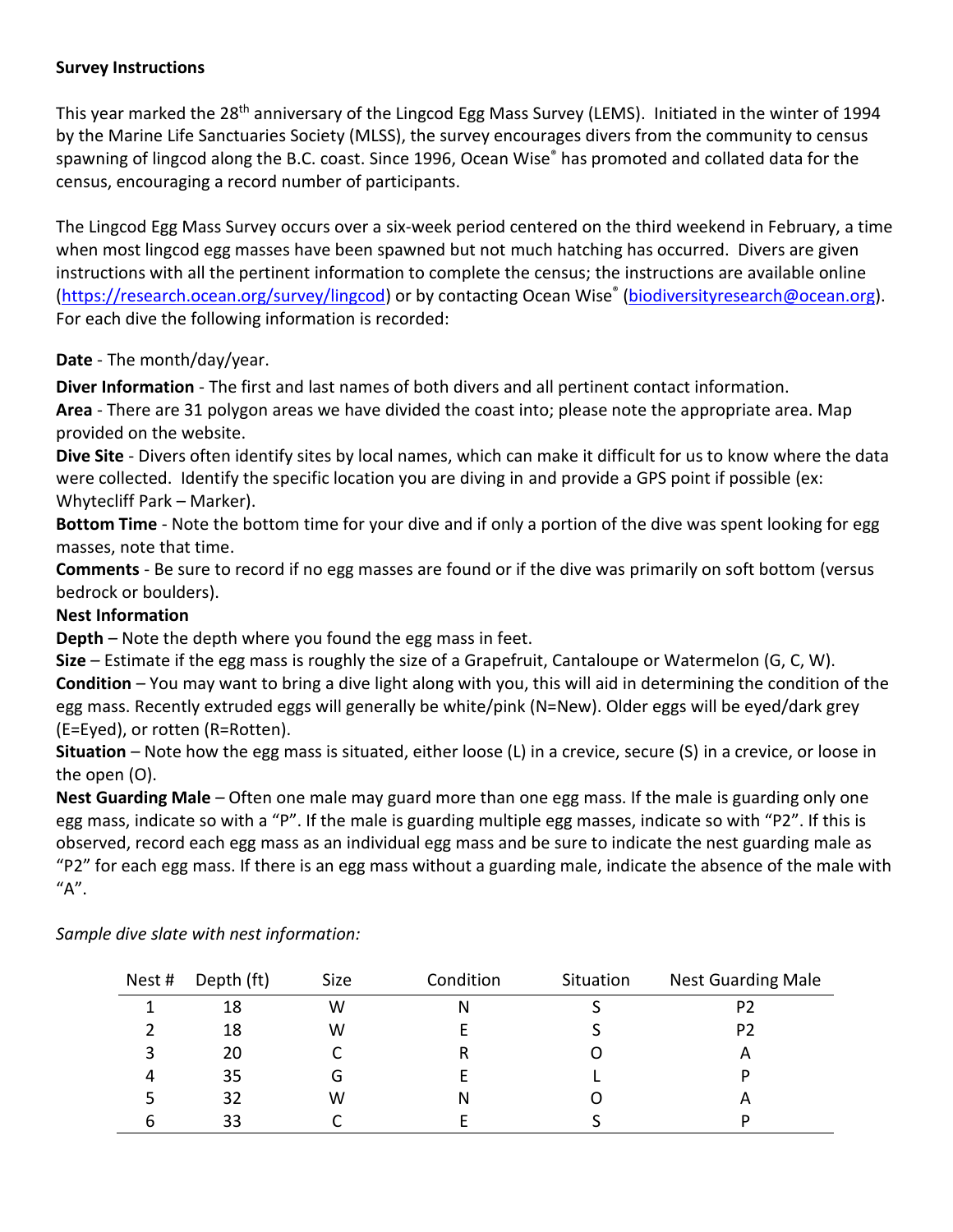All data are sent to Ocean Wise® or entered online. Once we have sorted the data we calculate the index of abundance by using a Count Per Unit Effort (CPUE). The CPUE is the number of egg masses sighted per hour and is calculated by multiplying the number of egg masses by 60 to get an hourly sighting rate, divided by the dive time.



Figure 1. Geographic area breakdown for British Columbia south coast and Washington, comprised of 31 unique polygons. Areas are defined based on patterns from long-term biodiversity records.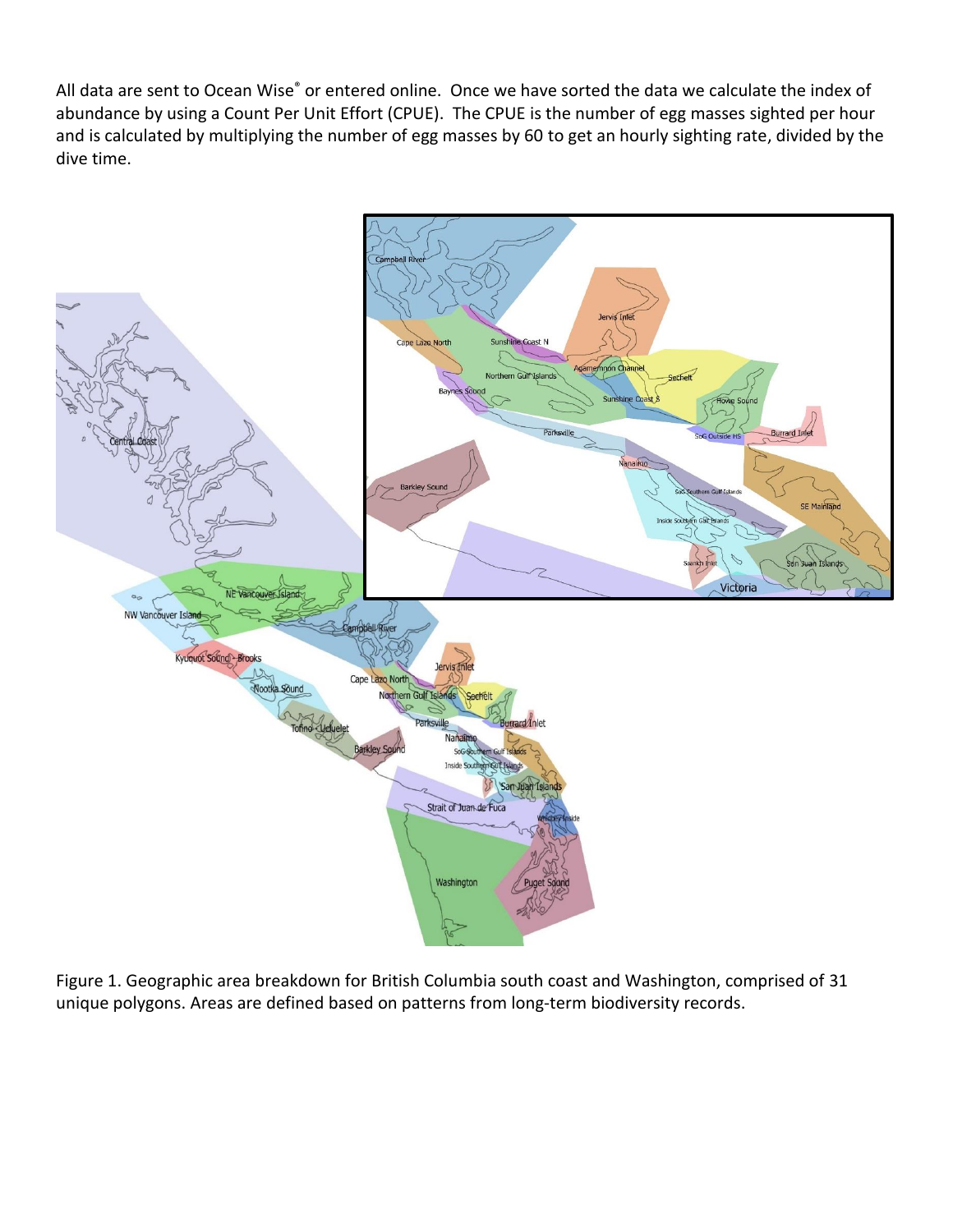### **Results and Discussion**

The 28<sup>th</sup> annual lingcod egg mass survey was conducted between January 30<sup>th</sup> and March 14<sup>th</sup>, 2021. Divers from all across British Columbia undertook 74 dives, totaling over 70 hours of underwater surveying, finding 111 egg masses (Table 1). This is the lowest number of dives conducted for this survey since 2012, a direct impact from COVID-19. In a typical year, dive operators would provide upwards of 70 additional survey submissions; however, many diving companies have been closed since early 2020, not allowing them to participate in this years' survey. Ocean Wise staff have similarly halted all dive operations, so all sightings in this year's report are from citizen scientists, highlighting the importance of their contributions to research.

|                      | # of           | Total          | <b>Total Egg</b> |             |             |           |     |           |           |
|----------------------|----------------|----------------|------------------|-------------|-------------|-----------|-----|-----------|-----------|
| Area                 | <b>Dives</b>   | <b>Minutes</b> | Masses           | <b>CPUE</b> | %W          | %C        | %G  | % Secured | % Guarded |
|                      |                |                |                  |             |             |           |     |           |           |
| <b>Burrard Inlet</b> | $\mathbf{1}$   | 5              | 1                | 12          | $\mathbf 0$ | 100       | 0   | 100       | 100       |
|                      |                |                |                  |             |             |           |     |           |           |
| <b>Howe Sound</b>    | 13             | 792            | 17               | 1.29        | 58.8        | 35.3      | 5.9 | 76.5      | 76.5      |
| Inside Southern      |                |                |                  |             |             |           |     |           |           |
| Gulf Islands         | 9              | 637            | $\pmb{0}$        | 0           | 0           | 0         | 0   | $\pmb{0}$ | 0         |
| NE Vancouver         |                |                |                  |             |             |           |     |           |           |
| Island               | 3              | 146            | 38               | 15.62       | 94.7        | 5.3       | 0   | 100       | 86.8      |
|                      |                |                |                  |             |             |           |     |           |           |
| Parksville           | 27             | 1870           | 46               | 1.48        | 65.2        | 34.8      | 0   | 84.8      | 82.6      |
|                      |                |                |                  |             |             |           |     |           |           |
| Saanich Inlet        | 10             | 429            | 5                | 0.70        | 40          | 60        | 0   | 60        | 100       |
|                      |                |                |                  |             |             |           |     |           |           |
| <b>SE Mainland</b>   | $\overline{2}$ | 10             | $\overline{2}$   | 12          | 0           | 100       | 0   | 100       | 50        |
| Strait of Juan de    |                |                |                  |             |             |           |     |           |           |
| Fuca                 | 3              | 123            | $\mathbf{1}$     | 0.49        | 100         | $\pmb{0}$ | 0   | 100       | 100       |
|                      |                |                |                  |             |             |           |     |           |           |
| Victoria             | 6              | 232            | $\mathbf{1}$     | 0.26        | $\mathbf 0$ | 100       | 0   | 100       | 100       |
|                      |                |                |                  |             |             |           |     |           |           |
| all                  | 74             | 4244           | 111              | 1.57        | 71.2        | 27.9      | 0.9 | 88.3      | 83.8      |

Table 1. Summary, by area, of lingcod egg mass sightings along the British Columbia south coast in winter 2021.

The last decade has seen a downward trend in lingcod abundance along British Columbia's south coast. The 28-year average abundance of egg masses across all areas surveyed on B.C.'s south coast was 4.09 egg masses h<sup>-1</sup> (Fig. 2). The 2021 results were far below the long-term average with divers recording an average of 1.57 egg masses h<sup>-1</sup> (Fig. 2). This is the first time in the survey's history that a yearly average has reached below 2 egg masses  $h^{-1}$ .

Five areas had repeated surveys from 2020 – Howe Sound, Inside Southern Gulf Islands, NE Vancouver Island, Parksville and Saanich Inlet. Of these areas, only Howe Sound showed an increase in average egg mass abundance from 1.06 egg masses h<sup>-1</sup> in 2020 to 1.29 egg masses h<sup>-1</sup> in 2021. For the second year in a row, the Inside Southern Gulf Islands area had 0 egg masses observed. While it can be explained that the locations surveyed in the Inside Southern Gulf Islands area were not the same as 2020 or 2019, this decline in egg mass abundance is concerning and further investigation will be needed to understand why lingcod are not spawning in this area. Consistent with previous years, NE Vancouver Island had the highest average egg mass abundance at 15.62 egg masses h<sup>-1</sup>. Although NE Vancouver Island typically reports high egg mass abundances and is usually above the 28-year average for all areas, their egg mass abundance still declined from 2020. Reports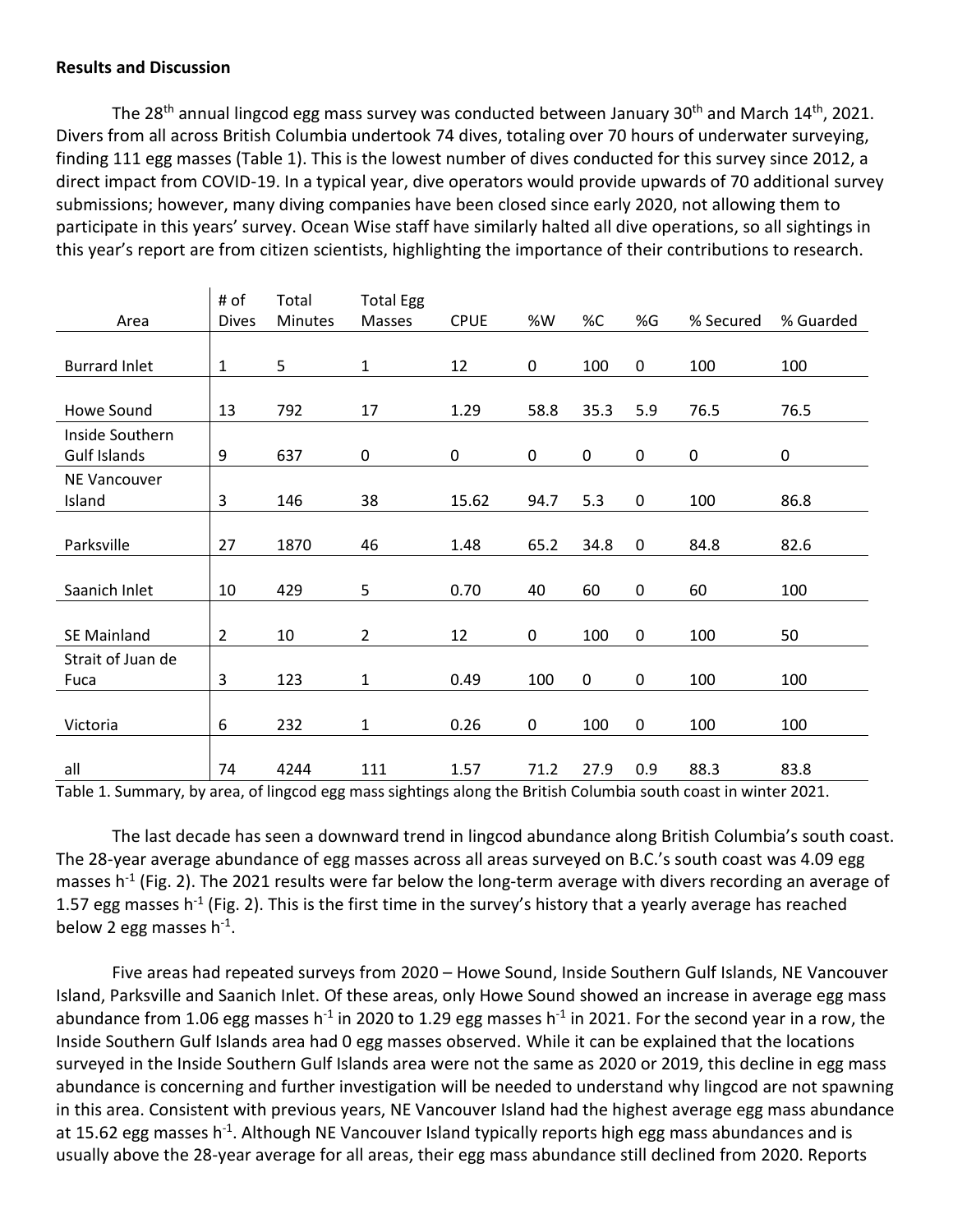from Saanich Inlet also provide further insight into their observations and low egg mass abundance of 0.70 egg masses h<sup>-1</sup>. We were informed that other divers who were in the area during the survey period, but did not submit a survey, did not see any egg masses over multiple dives. With this information, it is possible that the egg mass abundance may be less than reported. We would also like to highlight Burrard Inlet and SE Mainland which each had a reported egg mass abundance of 12 egg masses h<sup>-1</sup>. The dive time for these areas was low, which would account for the high abundances. Longer surveys are needed in both areas in the future to get a more accurate depiction of egg mass abundance.



Figure 2. Abundance of lingcod throughout British Columbia's south coast since 1994, measured as the number of egg masses seen per hour diving. Solid line indicates average for each survey year. Dashed line indicates average egg masses over the past 28-years (4.09 egg mass h $^{-1}$ ).

Taking a closer look at the egg masses themselves, over the last 28 years the older females on average have produced about 50% of total egg masses (Fig. 3). This year, egg masses from the oldest females comprised 71% of egg masses observed, the highest ever for that age group. Four-year-old females contributed 28% of egg masses, and the youngest females only comprised 1% of total egg masses. The large increase in watermelon sized egg masses can likely be explained by looking at the observations from 2020. Last year the four-year-old females produced the most egg masses, and assuming most survived to 2021, we would have expected a large increase in watermelon sized egg masses. Similar instances have taken place in 1998/1999 and 2007/2008. This is the first time that the youngest age group of spawning females has produced such a low percentage of egg masses (1%) and only in one area (Howe Sound). There is no clear indication why this has happened.

Looking at the geographic data can provide more clues as to the health of the lingcod populations. Three areas had at least ten surveys contributed in 2021 to provide a sufficient sample size for comparison: Howe Sound, Parksville and Saanich Inlet. None of these three areas had an abundance of lingcod egg masses above the 28-year average (Table 1). Compared to previous years, both Parksville and Saanich Inlet saw decreases in average egg mass abundance. Additionally, Saanich Inlet has been steadily decreasing in egg mass abundance every year since 2018 when it was at 5.2 egg masses h<sup>-1</sup>. Both Parksville and Howe Sound have been fluctuating in egg mass abundance over the years. This was the first year egg masses were reported on the HMCS Annapolis in Howe Sound, indicating that younger lingcod may be expanding their territory in the Sound.

Another indicator of population viability is looking at the presence of a guarding male at a nest site. All but one site (SE Mainland) had at least 75% of egg masses guarded by a male (Table 1). At four sites (Burrard Inlet, Saanich Inlet, Strait of Juan de Fuca and Victoria) all egg masses were observed to be guarded by a male. SE Mainland was only surveyed for 10 minutes over two surveys so it is likely that there were more egg masses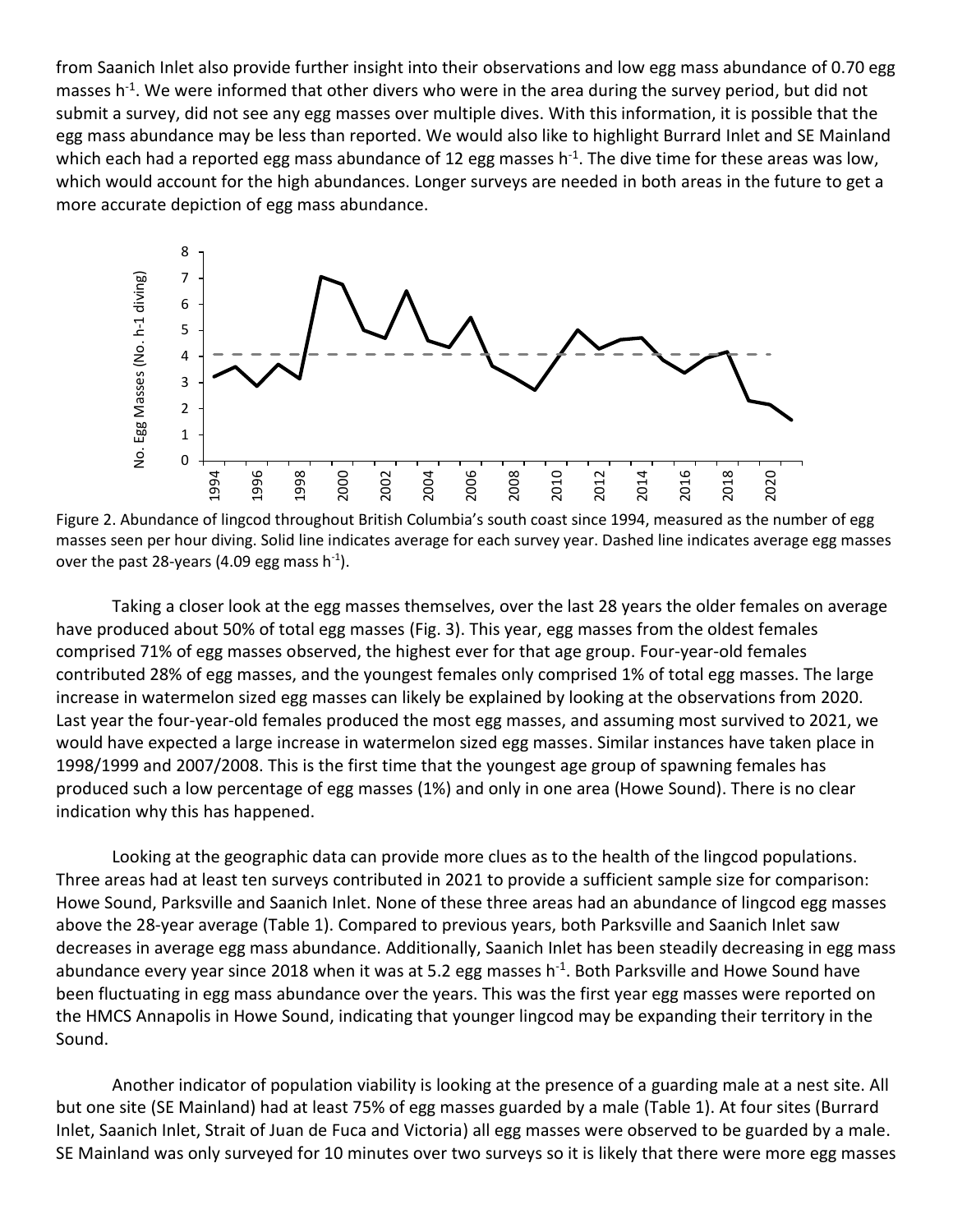in the area which could have been guarded by a male. More surveys in this area in the future are necessary to get a better overview of lingcod abundance and guarding. The absence of a male lingcod guarding an egg mass greatly reduces the likelihood of eggs reaching the hatching stage. Without the male, it is likely that the eggs would be consumed by predators such as urchins or sea stars.



Figure 3. Percentage of egg masses produced by 5+ year old females (blue), 4-year-old females (red), and 3-year-old females (green) throughout British Columbia's south coast since 1996. The dashed lines represent the average percentage of egg masses for each size over the past 28-years.

#### *Selected sites*

Lingcod have large home ranges but are unlikely to stray more than 10 km from where they settle as juveniles (Cass et al., 1990). Examining lingcod population abundance and spawning population structure at specific sites provides an opportunity to understand year-over-year changes on a much smaller geographic scale. We have selected four sites where data for this survey have been collected for at least ten years, representing three areas with an extensive survey history (Fig. 4).

At Whytecliff Park – designated as an MPA in 1993 – the average egg mass abundance increased slightly from 0.95 egg masses h<sup>-1</sup> in 2020 to 1.39 egg masses h<sup>-1</sup> (Fig. 4a). Apart from two years (2000 and 2019), Whytecliff Park has always been below the 28-year average. Watermelon sized egg masses comprise the majority of sightings every year, pointing to an older female population. Additionally, no grapefruit sized egg masses have been seen since 2013, which could indicate low survivorship or high dispersal of lingcod larvae. By comparison, the other MPA in Howe Sound – Porteau Cove – has historically seen between 5-10 egg masses h<sup>-1</sup> since surveys began there in 1996 (Fig. 4b). The last two years have seen a decline in egg mass abundance well below average, which is concerning should this trend continue. Porteau Cove has always had a strong egg mass abundance, so further investigation is required to understand if this change is due to a declining lingcod population or lack of survey effort.

NE Vancouver Island has consistently had the highest average egg masses of any area surveyed. Taking a closer look at one site surveyed since 2001, Five Fathom Reef, this location has a 20-year average of 21.6 egg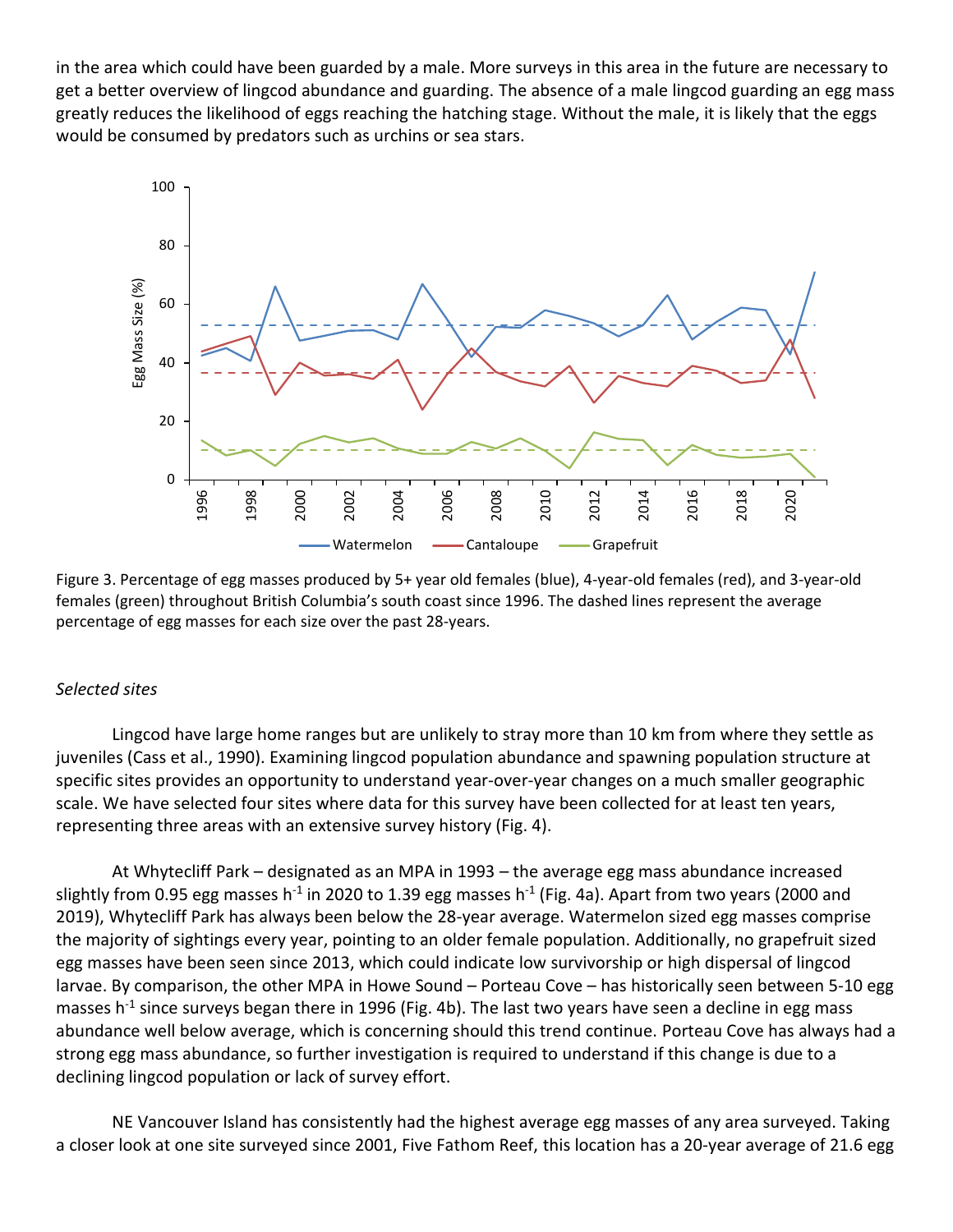masses h<sup>-1</sup>. The average egg mass abundance in 2021 was low at 15.62 egg mass h<sup>-1</sup> (Fig. 4c), however this area still had the highest abundance of egg masses of any area surveyed this year. The majority of egg masses seen were watermelon-sized (95%), consistent with previous years' data. The qualitative data from this site however reveals an interesting shift in lingcod reproduction. Surveys were conducted towards the end of spawning season, one week after the survey period. Many female lingcod were observed to still be full of eggs, which would suggest a late breeding season. Males were also reported to be smaller with many battle scars, supporting the idea that spawning was still occurring at this site. Furthermore, watermelon-sized egg masses were observed to be smaller than previous years (typically they are the size of two watermelons). This is the first year these specific observations have been reported and it will be important to monitor this site in subsequent years.

At Henderson Point in Saanich Inlet, surveys have been conducted on and off since 1998. For the last three years egg mass abundance has steadily declined, resulting in 0 egg masses h<sup>-1</sup> this year (Fig. 4d). With the exception of 1998, 2011 and 2018, egg mass abundance has always been relatively low at less than 2 egg masses h<sup>-1</sup>. These results are consistent with the whole Saanich Inlet area which had an average egg mass abundance at 0.70 egg masses h<sup>-1</sup>. This is not the first time that Henderson Point has seen an egg mass abundance of 0. In 2013 and 2014 no egg masses were observed, so there is a chance that lingcod could return to spawn next year.

Lingcod egg mass abundance within and among areas is highly variable. Twenty eight years of conducting surveys along British Columbia's south coast has shown no clear indication about age population or structure. To see a significant recovery of lingcod stocks from the low reached in the 1990s, we hope to see an increase in the number of large females which produce the greatest number of, and most viable, young. Because COVID-19 prevented many citizen scientists from surveying areas they would regularly visit, it is possible that the decline we are witnessing may not be truly representative of lingcod abundance in 2021. However, if trends continue to decline in future years, more measures will need to be implemented to protect this species. As always, more targeted surveys within areas for year-to-year comparisons are needed to build a comprehensive understanding of lingcod population abundance and structure.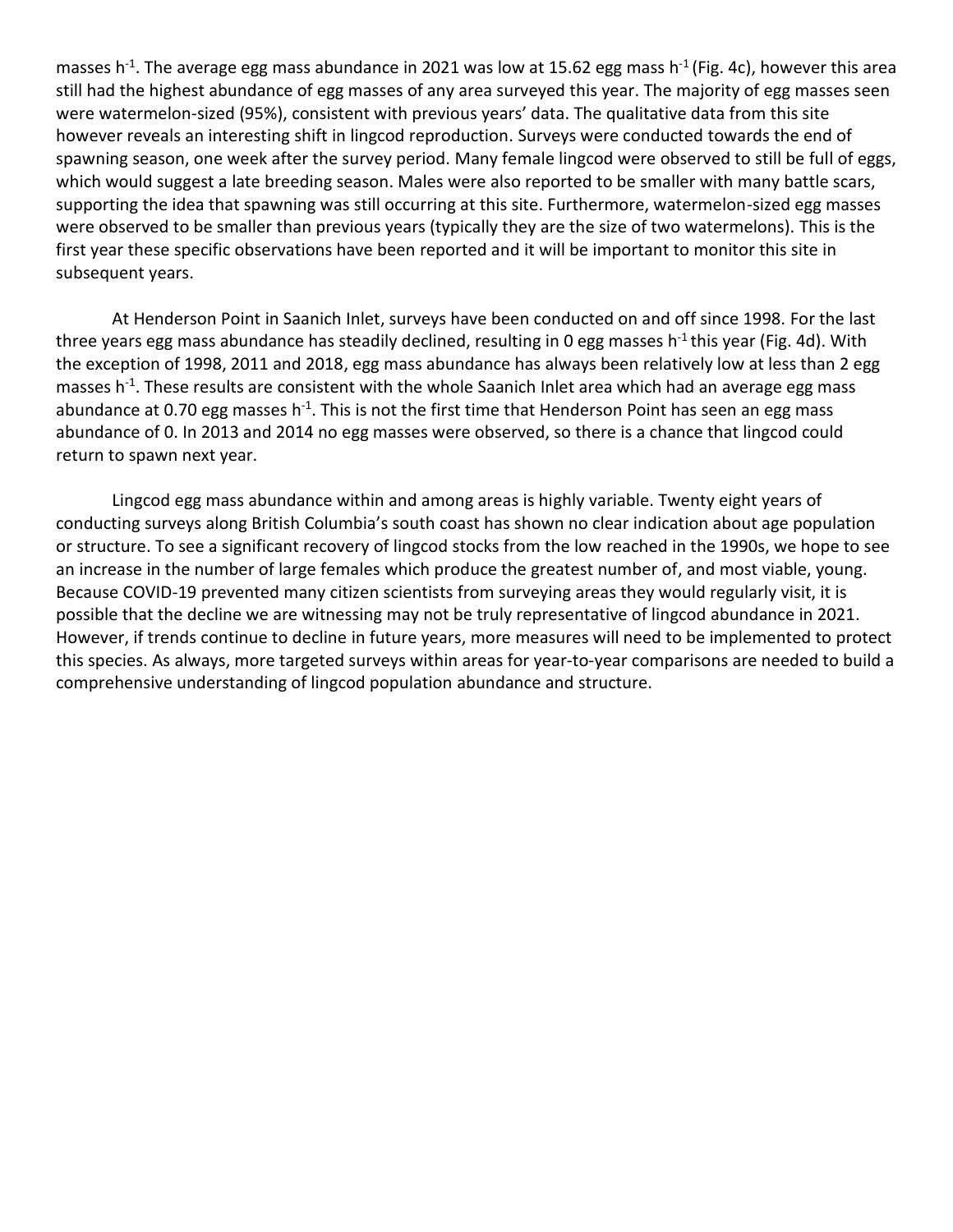

Figure 4. Abundance of lingcod egg masses (count per unit effort) since 1996 at (**a**) Whytecliff Park, and (**b**) Porteau Cove in Howe Sound, (**c**) Five Fathom Reef in NE Vancouver Island, and (**d**) Henderson Point in Saanich Inlet.

#### **Threats**

The two main threats to lingcod population recovery are illegal fishing practices and predators, including seals and sea lions. Lingcod populations face pressure from recreation fishing likely due to a combination of lack of knowledge of fishing restrictions and difficulty of enforcement by DFO. A 2005/2006 enforcement campaign along the Sea-to-Sky Highway by DFO coincided with an increase in egg mass abundance for Howe Sound in 2006. Whytecliff Park, despite being designated as an MPA in 1993, is a prime example of an area where frequent poaching has been seen. In addition to illegal fishing pressures, populations of harbor seals have increased in the past decade and are a potential contributor to the continued suppression of lingcod spawning numbers, though no analysis of seal diets has been conducted since the 1980s for areas such as Howe Sound.

#### **Solutions**

In 2007, 164 rockfish conservation areas were established along the British Columbia coast, which aim to protect B.C.'s depleted inshore rockfish stocks and lingcod. Increased awareness about the location and boundaries of these areas are needed to ensure compliance by the public. For example, these areas have yet to be added to any GPS systems used by boaters. Having these areas clearly outlined for the public would help to prevent accidental fishing activity and reduce chances of bycatch.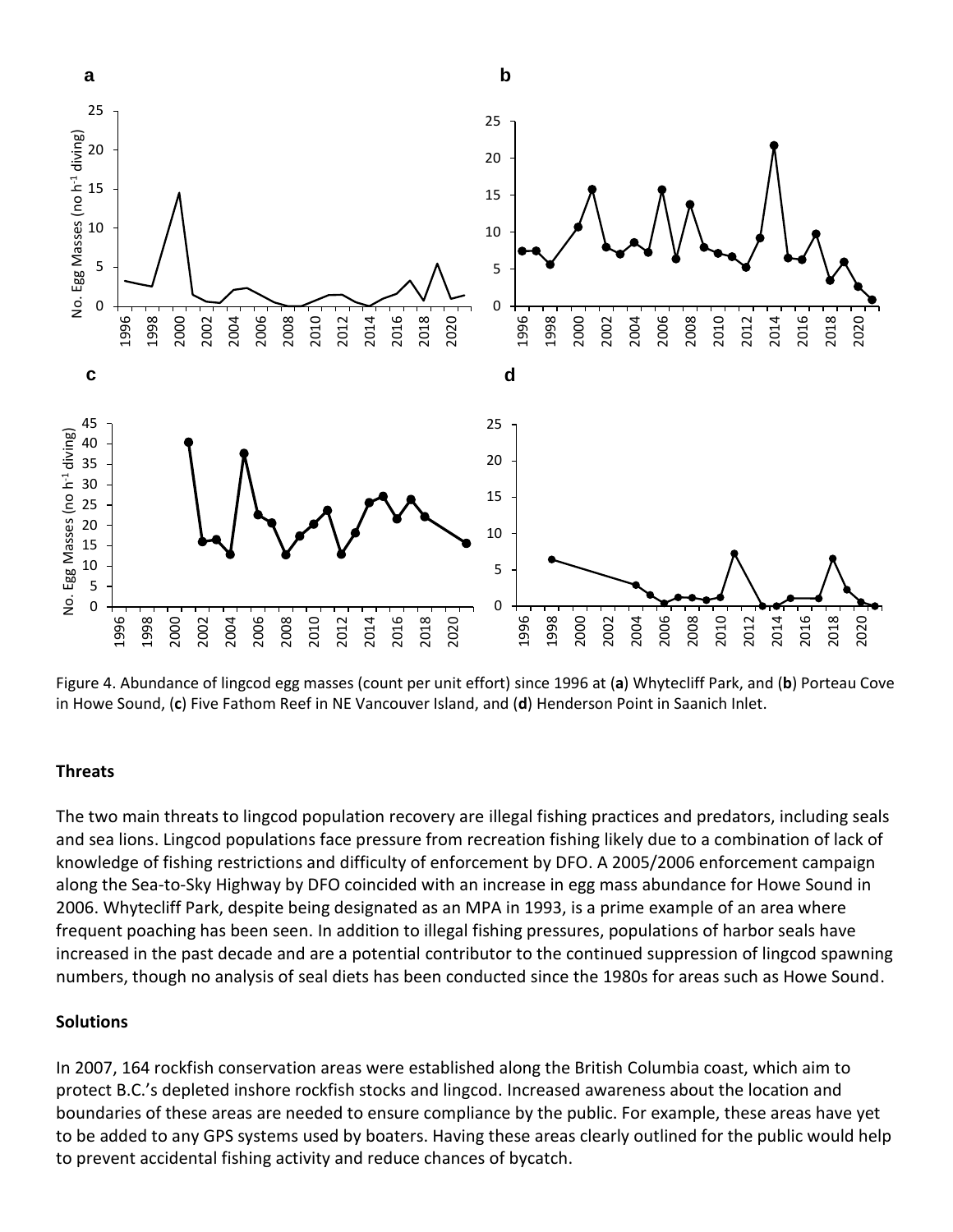Continuation and expansion of the DFO enforcement campaign from 2005/2006 all along the B.C. coast would be beneficial to increase awareness and compliance. Efforts aimed at rockfish conservation on Galiano Island have shown that increased awareness can reduce fishing activity in protected areas.

Additionally, there is a complete commercial and recreational fishery closure for area 28 and parts of area 29 (Howe Sound and Burrard Inlet) for hook-and-line fishing for lingcod and rockfish. Follow the existing [regulations for fishing](https://www.pac.dfo-mpo.gc.ca/fm-gp/rec/index-eng.html) in your area and report any violations to the Department of Fisheries and Oceans Canada (DFO: 1-800-465-4336).

## **How can you help?**

Since its inception in 1994, the lingcod egg mass survey has been strongly dependent on divers from the community surveying rocky reefs for lingcod egg masses from January to March. What started as a citizen science initiative of the Marine Life Sanctuary Society remains largely dependent on contributions from the diving community. Divers can contribute to this survey by submitting their dives online during the annual Lingcod Egg Mass Survey [\(https://research.ocean.org/survey/lingcod\)](https://research.ocean.org/survey/lingcod).

The Lingcod Egg Mass Survey is not the only census the Ocean Wise Research Institute's Howe Sound Research Program conducts. Since 2002, prior to the announcement of the first Rockfish Conservation Areas (RCAs) in 2004, researchers for Ocean Wise have been conducting Rockfish Abundance Surveys. Since 2013 the majority of contributions to the survey effort have come from citizen science divers throughout British Columbia. The Ocean Biodiversity Research Program promotes the Rockfish Abundance Survey (RAS) August – October annually. For more information visit the survey webpage:<https://research.ocean.org/survey/rockfish>

Not a diver? You can still contribute to lingcod conservation by following local fishing regulations and reporting any violations to DFO (1-800-465-4336).